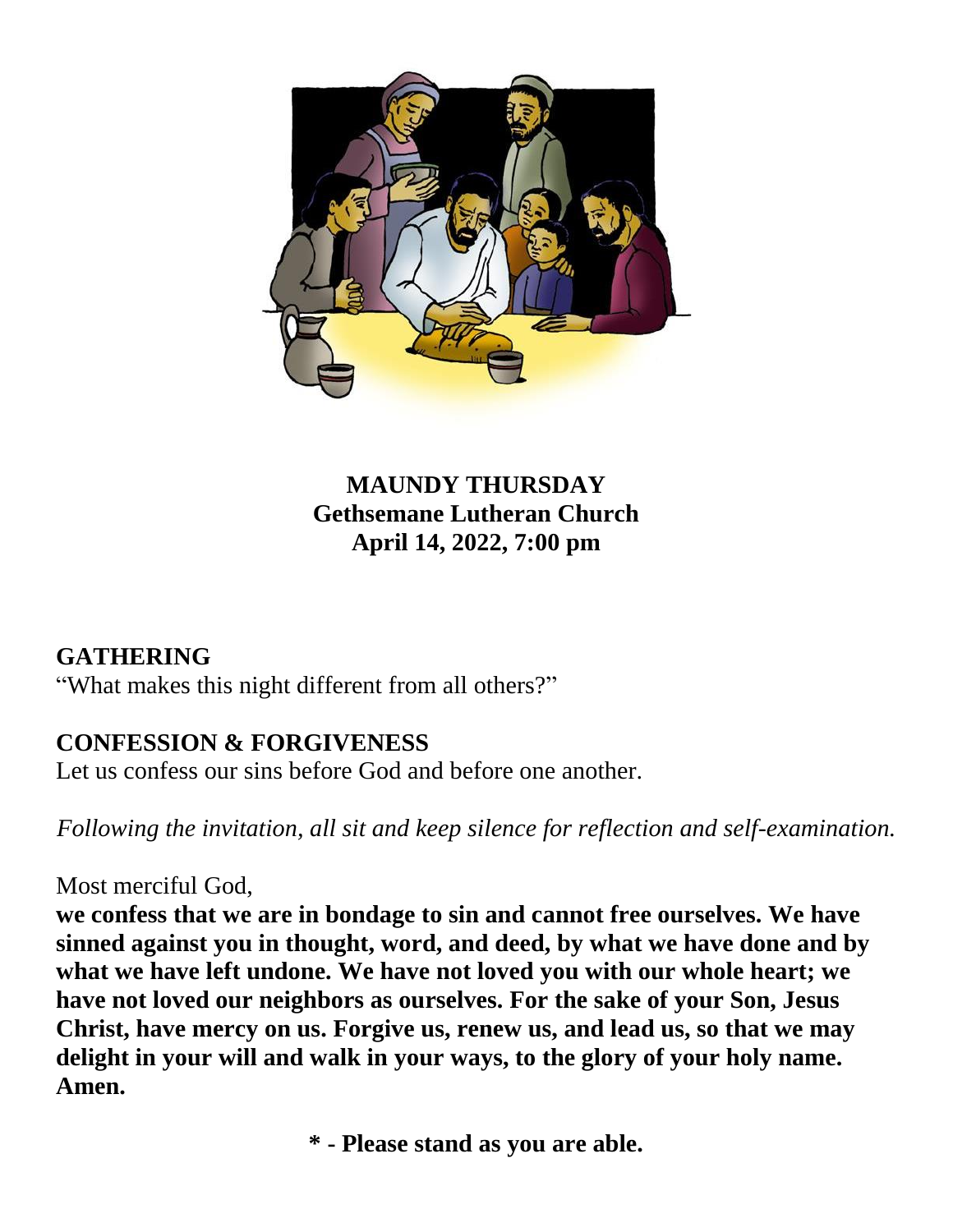Do you believe the Word of forgiveness I speak to you comes from God? **Yes, I believe.**

*All are invited to come forward for individual absolution.*

In obedience to the command of our Lord Jesus Christ, I forgive you all your sin in the name of the Father and of the Son and + of the Holy Spirit. **Amen.**

*(The following hymn is sung during individual absolution.)*

*Jesu, Jesu, Fill Us With Your Love,* **ELW 708**



Text: Tom Colvin, 1925-2000, alt. Music: CHEREPONI, Ghanaian folk tune, adapt. Tom Colvin Text and music © 1969 Hope Publishing Company, Carol Stream, IL 60188. All rights reserved. Used by permission.

Duplication in any form prohibited without permission or valid license from copyright administrator.

God, who is rich in mercy, loved us even when we were dead in sin, and made us alive together with Christ. By grace you have been saved. In the name of  $+$  Jesus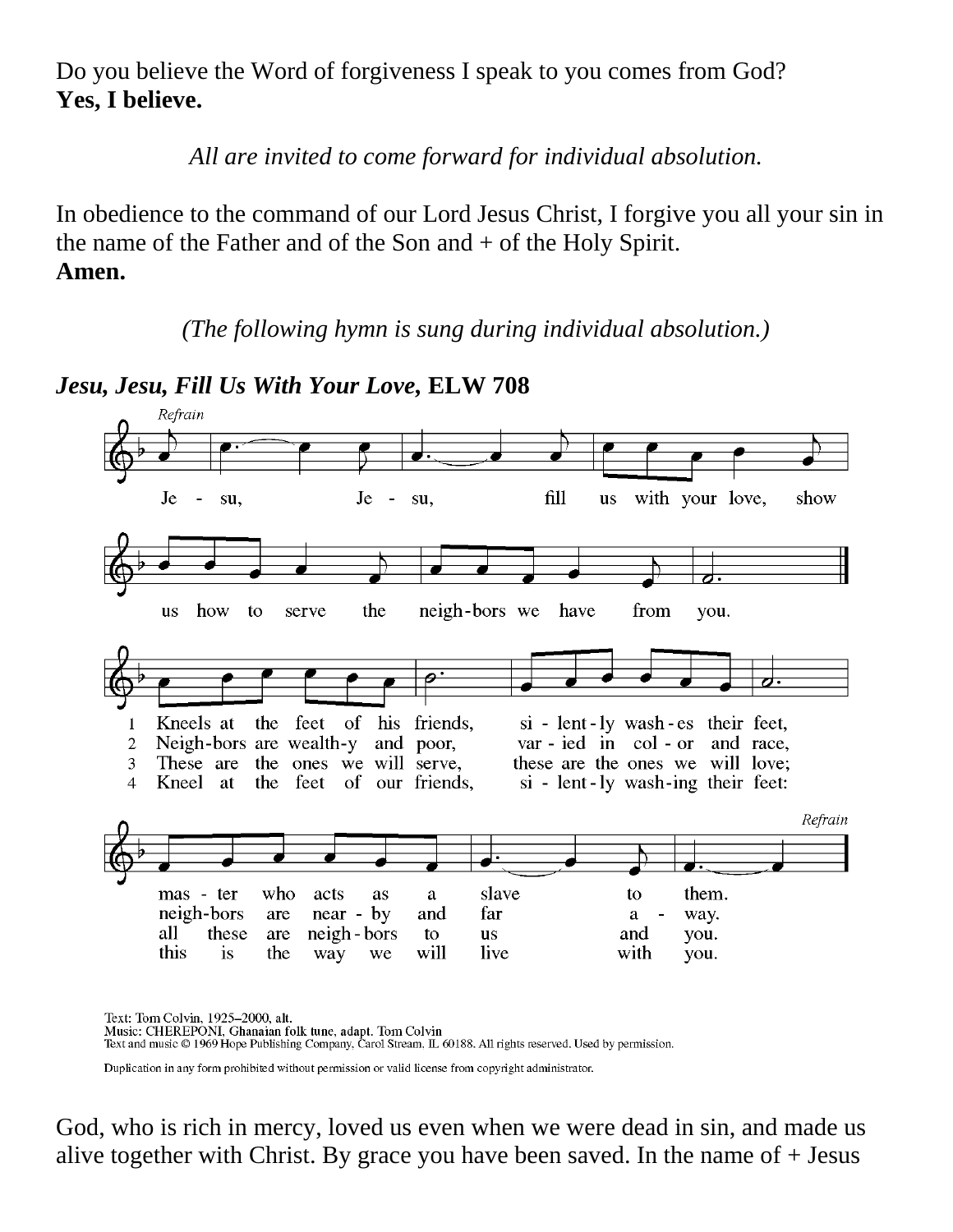Christ, your sin is forgiven. Almighty God strengthen you with power through the Holy Spirit, that Christ may live in your hearts through faith. **Amen.**

# **PRAYER OF THE DAY**

Holy God, source of all love, on the night of his betrayal, Jesus gave us a new commandment, to love one another as he loves us. Write this commandment in our hearts, and give us the will to serve others as he was the servant of all, your Son, Jesus Christ, our Savior and Lord, who lives and reigns with you and the Holy Spirit, one God, now and forever. **Amen.**

## **FIRST READING: Exodus 12:1-14**

<sup>1</sup>The LORD said to Moses and Aaron in the land of Egypt: <sup>2</sup>This month shall mark for you the beginning of months; it shall be the first month of the year for you.  ${}^{3}$ Tell the whole congregation of Israel that on the tenth of this month they are to take a lamb for each family, a lamb for each household. <sup>4</sup>If a household is too small for a whole lamb, it shall join its closest neighbor in obtaining one; the lamb shall be divided in proportion to the number of people who eat of it. [ <sup>5</sup>Your lamb shall be without blemish, a year-old male; you may take it from the sheep or from the goats. <sup>6</sup>You shall keep it until the fourteenth day of this month; then the whole assembled congregation of Israel shall slaughter it at twilight. <sup>7</sup>They shall take some of the blood and put it on the two doorposts and the lintel of the houses in which they eat it. <sup>8</sup>They shall eat the lamb that same night; they shall eat it roasted over the fire with unleavened bread and bitter herbs. <sup>9</sup>Do not eat any of it raw or boiled in water, but roasted over the fire, with its head, legs, and inner organs. <sup>10</sup>You shall let none of it remain until the morning; anything that remains until the morning you shall burn.  $\vert$  <sup>11</sup>This is how you shall eat it: your loins girded, your sandals on your feet, and your staff in your hand; and you shall eat it hurriedly. It is the passover of the LORD. <sup>12</sup> For I will pass through the land of Egypt that night, and I will strike down every firstborn in the land of Egypt, both human beings and animals; on all the gods of Egypt I will execute judgments: I am the LORD. <sup>13</sup>The blood shall be a sign for you on the houses where you live: when I see the blood, I will pass over you, and no plague shall destroy you when I strike the land of Egypt.

<sup>14</sup>This day shall be a day of remembrance for you. You shall celebrate it as a festival to the LORD; throughout your generations you shall observe it as a perpetual ordinance.

The word of the Lord. **Thanks be to God.**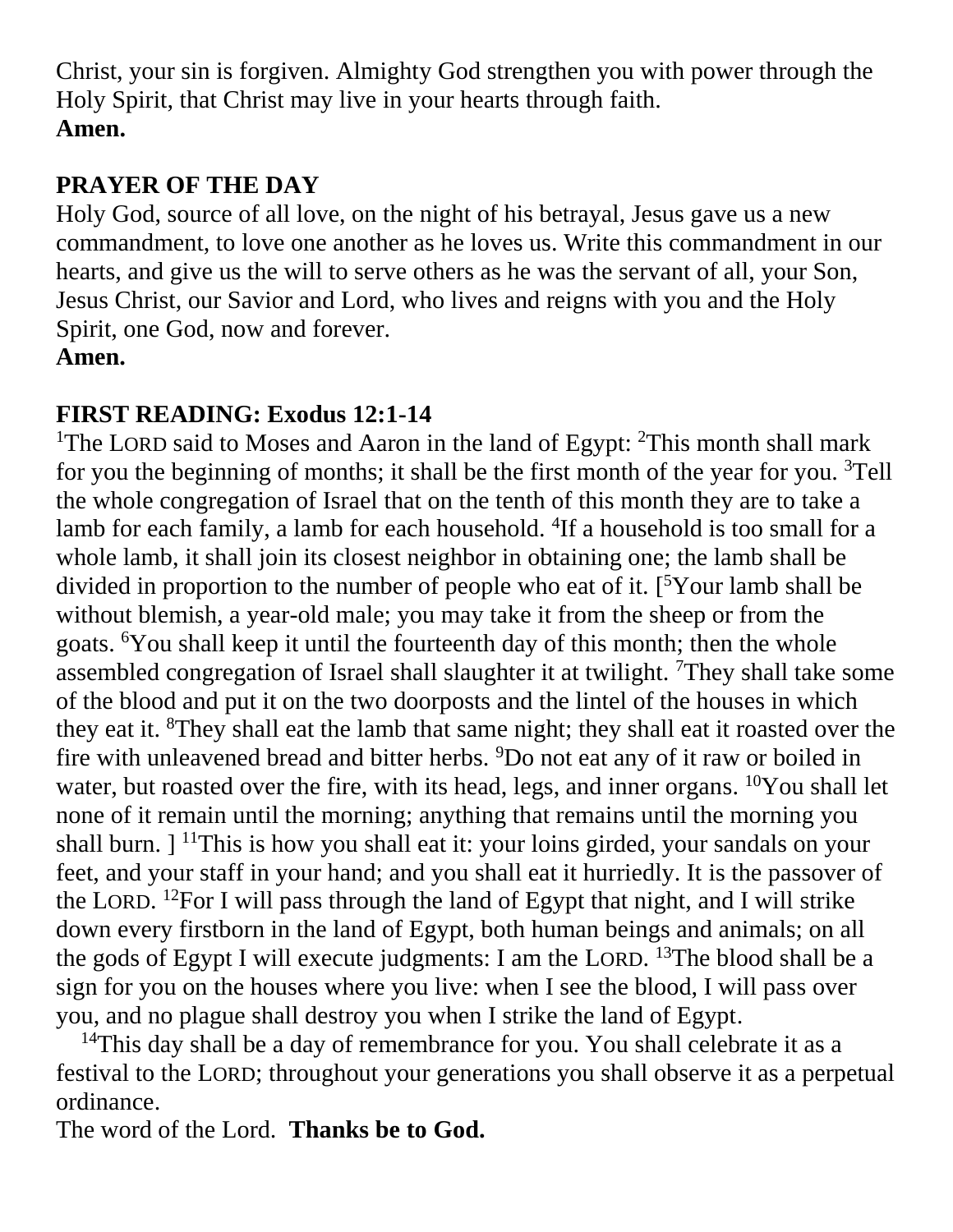**PSALM: Psalm 116:1-2.12-19** *(Spoken responsively)*

<sup>1</sup>I love the LORD, who has heard my voice,

and listened to my supplication,

### 2 **for the LORD has given ear to me whenever I called.**

<sup>12</sup>How shall I repay the LORD for all the good things God has done for me?

#### <sup>13</sup>**I will lift the cup of salvation and call on the name of the LORD. R**

<sup>14</sup>I will fulfill my vows to the LORD

in the presence of all God's people.

# <sup>15</sup>**Precious in your sight, O LORD,**

# **is the death of your servants.**

<sup>16</sup>O LORD, truly I am your servant;

I am your servant, the child of your handmaid; you have freed me from my bonds.

### <sup>17</sup>**I will offer you the sacrifice of thanksgiving and call upon the name of the LORD.**

<sup>18</sup>I will fulfill my vows to the LORD

in the presence of all God's people,

# <sup>19</sup>**in the courts of the LORD's house,**

**in the midst of you, O Jerusalem. R**

# **SECOND READING: 1 Corinthians 11:23-26**

 $^{23}$ For I received from the Lord what I also handed on to you, that the Lord Jesus on the night when he was betrayed took a loaf of bread,  $^{24}$  and when he had given thanks, he broke it and said, "This is my body that is for you. Do this in remembrance of me."  $^{25}$ In the same way he took the cup also, after supper, saying, "This cup is the new covenant in my blood. Do this, as often as you drink it, in remembrance of me." <sup>26</sup>For as often as you eat this bread and drink the cup, you proclaim the Lord's death until he comes.

The word of the Lord. **Thanks be to God.**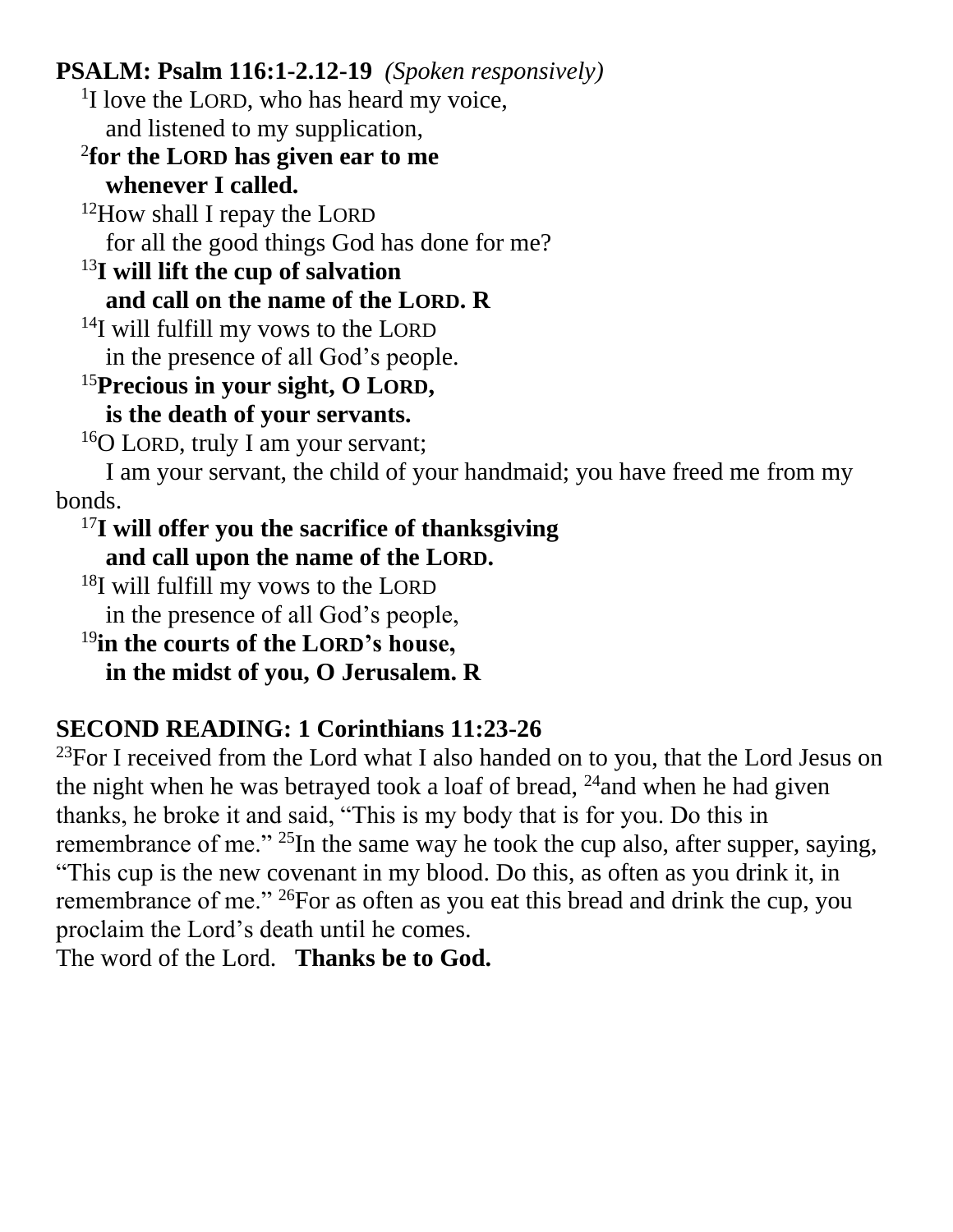**GOSPEL ACCLAMATION**



### **GOSPEL: John 13:1-17, 31b-35** The holy gospel according to John. **Glory to you, O Lord.**

<sup>1</sup>Now before the festival of the Passover, Jesus knew that his hour had come to depart from this world and go to the Father. Having loved his own who were in the world, he loved them to the end. <sup>2</sup>The devil had already put it into the heart of Judas son of Simon Iscariot to betray him. And during supper <sup>3</sup> Jesus, knowing that the Father had given all things into his hands, and that he had come from God and was going to God, <sup>4</sup>got up from the table, took off his outer robe, and tied a towel around himself. <sup>5</sup>Then he poured water into a basin and began to wash the disciples' feet and to wipe them with the towel that was tied around him. <sup>6</sup>He came to Simon Peter, who said to him, "Lord, are you going to wash my feet?" <sup>7</sup> Jesus answered, "You do not know now what I am doing, but later you will understand." <sup>8</sup>Peter said to him, "You will never wash my feet." Jesus answered, "Unless I wash you, you have no share with me." <sup>9</sup>Simon Peter said to him, "Lord, not my feet only but also my hands and my head!" <sup>10</sup>Jesus said to him, "One who has bathed does not need to wash, except for the feet, but is entirely clean. And you are clean, though not all of you." <sup>11</sup>For he knew who was to betray him; for this reason he said, "Not all of you are clean."

 $12$ After he had washed their feet, had put on his robe, and had returned to the table, he said to them, "Do you know what I have done to you?  $13$ You call me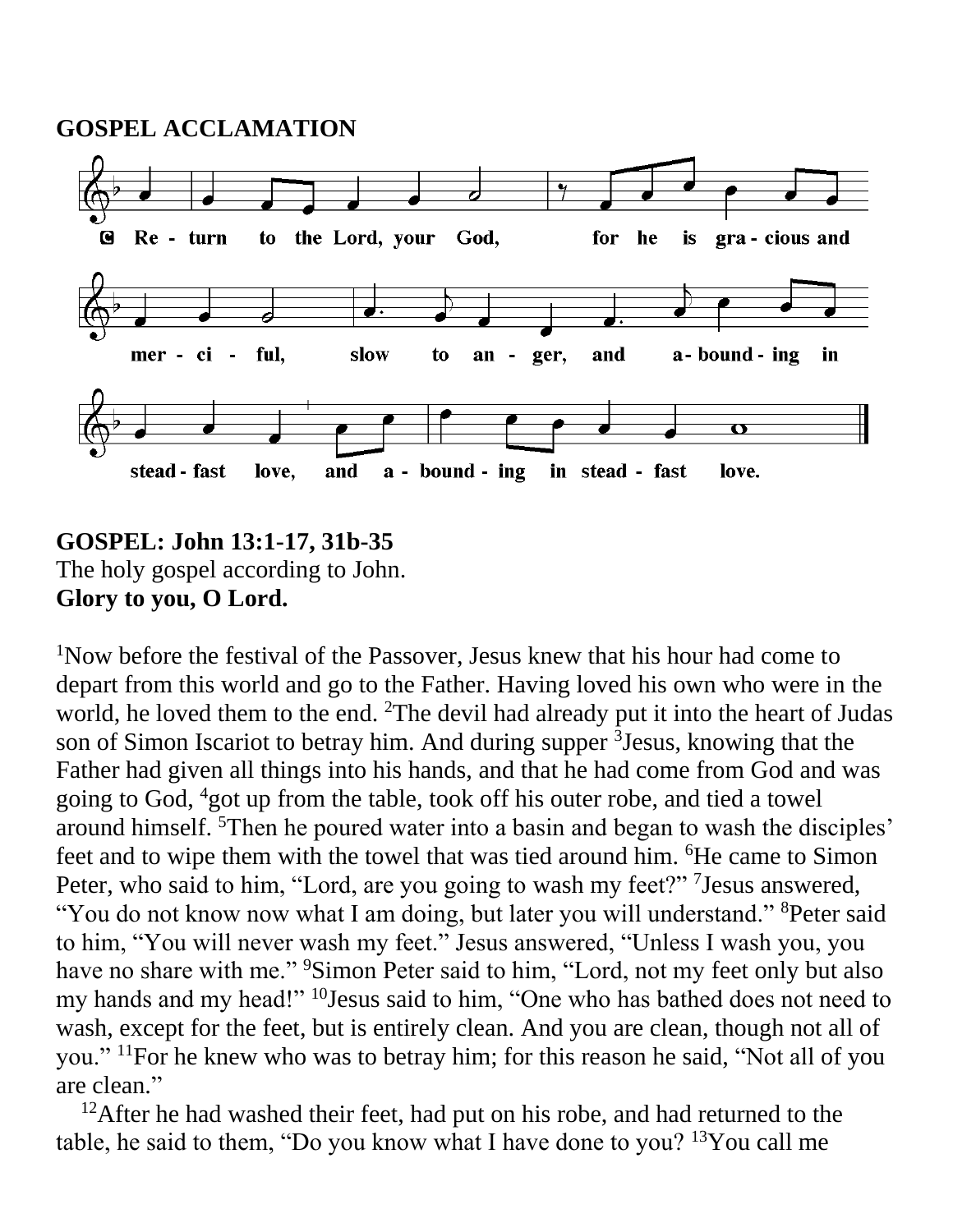Teacher and Lord—and you are right, for that is what I am. <sup>14</sup>So if I, your Lord and Teacher, have washed your feet, you also ought to wash one another's feet. <sup>15</sup>For I have set you an example, that you also should do as I have done to you. <sup>16</sup>Very truly, I tell you, servants are not greater than their master, nor are messengers greater than the one who sent them. <sup>17</sup>If you know these things, you are blessed if you do them."

<sup>31b</sup> Now the Son of Man has been glorified, and God has been glorified in him. <sup>32</sup>If God has been glorified in him, God will also glorify him in himself and will glorify him at once. <sup>33</sup>Little children, I am with you only a little longer. You will look for me; and as I said to the Jews so now I say to you, 'Where I am going, you cannot come.<sup>'34</sup>I give you a new commandment, that you love one another. Just as I have loved you, you also should love one another. <sup>35</sup>By this everyone will know that you are my disciples, if you have love for one another."

#### **SERMON**



#### **HYMN,** *We Come to the Hungry Feast,* **ELW 479**

Text: Ray Makeever, b. 1943 Music: HUNGRY FEAST, Ray Makeever Text and music © 1982 Ray Makeever, admin. Augsburg Fortress.

Duplication in any form prohibited without permission or valid license from copyright administrator.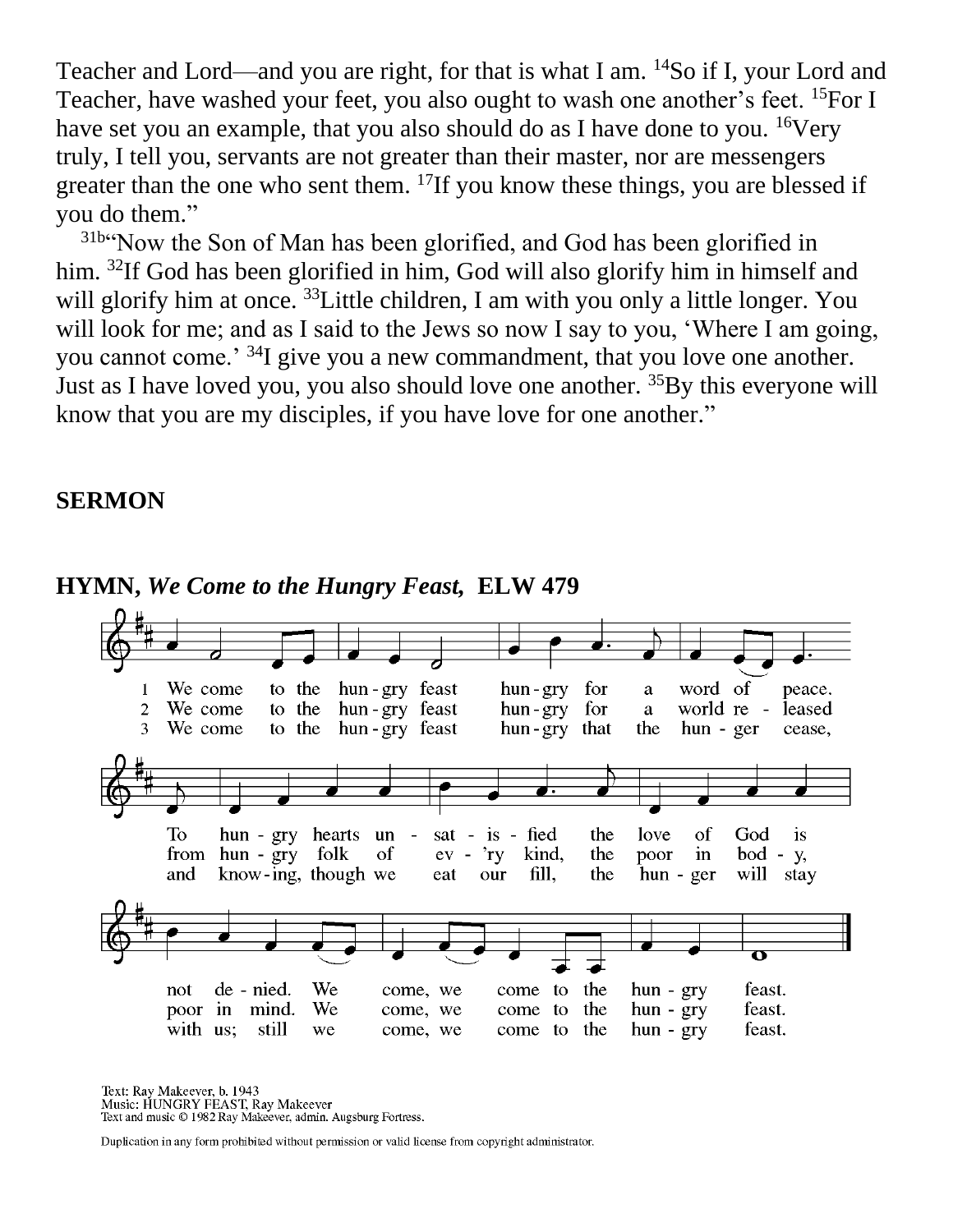**\*CREED**

**I believe in God, the Father almighty, creator of heaven and earth. I believe in Jesus Christ, God's only Son, our Lord, who was conceived by the Holy Spirit, born of the virgin Mary, suffered under Pontius Pilate, was crucified, died, and was buried; he descended to the dead. On the third day he rose again; he ascended into heaven, he is seated at the right hand of the Father, and he will come to judge the living and the dead. I believe in the Holy Spirit, the holy catholic church, the communion of saints, the forgiveness of sins, the resurrection of the body, and the life everlasting. Amen.**

#### **RESPONSIVE PRAYER LITANY**

Show us your mercy, O God, **And grant us your salvation.** Give us the joy of your saving help again, **And sustain us with your bountiful Spirit.** Give peace in all the world; **For only in you can we live in safety.** Keep the nations under your care, **And guide us in the way of justice and truth.** Let your way be known upon earth; **Your saving health among all nations.** Let not the needy be forgotten, **Nor the hope of the poor be taken away.** Create in me a clean heart, O God, **And sustain me with your Holy Spirit.** Lord, hear my prayer, **And let my cry come before you.**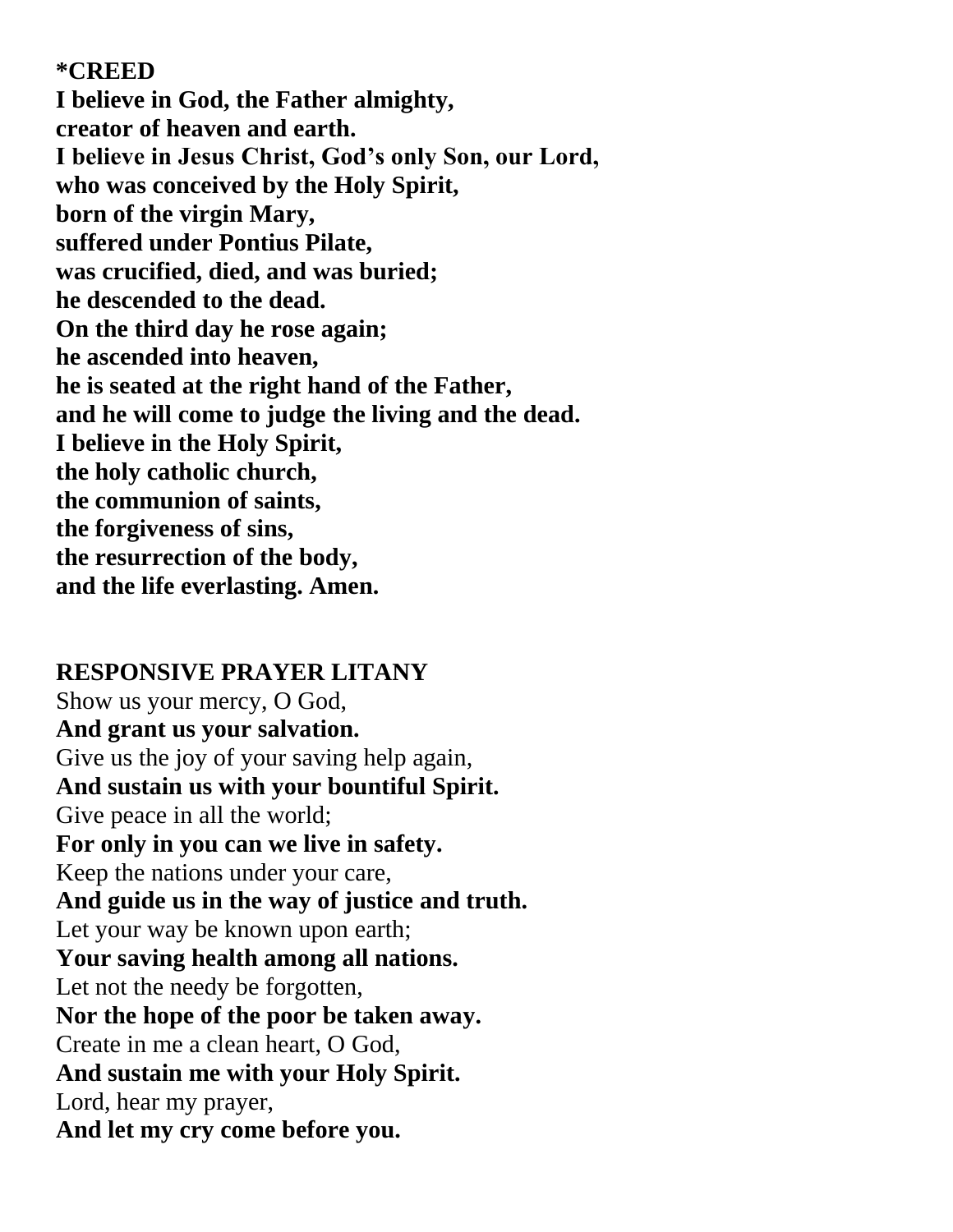## **PRAYERS OF INTERCESSION**

In these holiest of days, we offer prayers for ourselves, our neighbors, and our world.

We pray for the church around the world. Write your new commandment of love on the heart of every believer and strengthen pastors, deacons, and lay leaders in humble service for your people. Merciful God, **receive our prayer.**

We pray for the good earth you have made. Protect fields, orchards, local farms, and gardens. Inspire us with the new life budding around us, that we show more care for plants and all living creatures. Merciful God, **receive our prayer.**

We pray for leaders in every land. Kindle compassion and equity in all who are called to administer justice. Guide all in positions of power away from the temptations of abuse and toward work for the common good. Merciful God, **receive our prayer.**

We pray for all who are in need, especially those who are incarcerated or unjustly accused. Illuminate paths to end oppression and form supportive communities gathered around a common commitment to justice and peace. Merciful God, **receive our prayer.**

We pray for this congregation and all who gather to receive your body and blood this night. Fill us at this shared table and nourish us well to heed your example of grace. Send us in love to those who cannot be with us due to illness, especially those we lift up now in thought and word. Merciful God, **receive our prayer.**

We give thanks for those who have died in the faith. Teach us by their example and comfort us as we mourn. Renew us by the promise of life together with you. Merciful God,

### **receive our prayer.**

We offer to you these petitions and those we carry in our hearts, trusting in your abundant and ever-present mercy. **Amen.**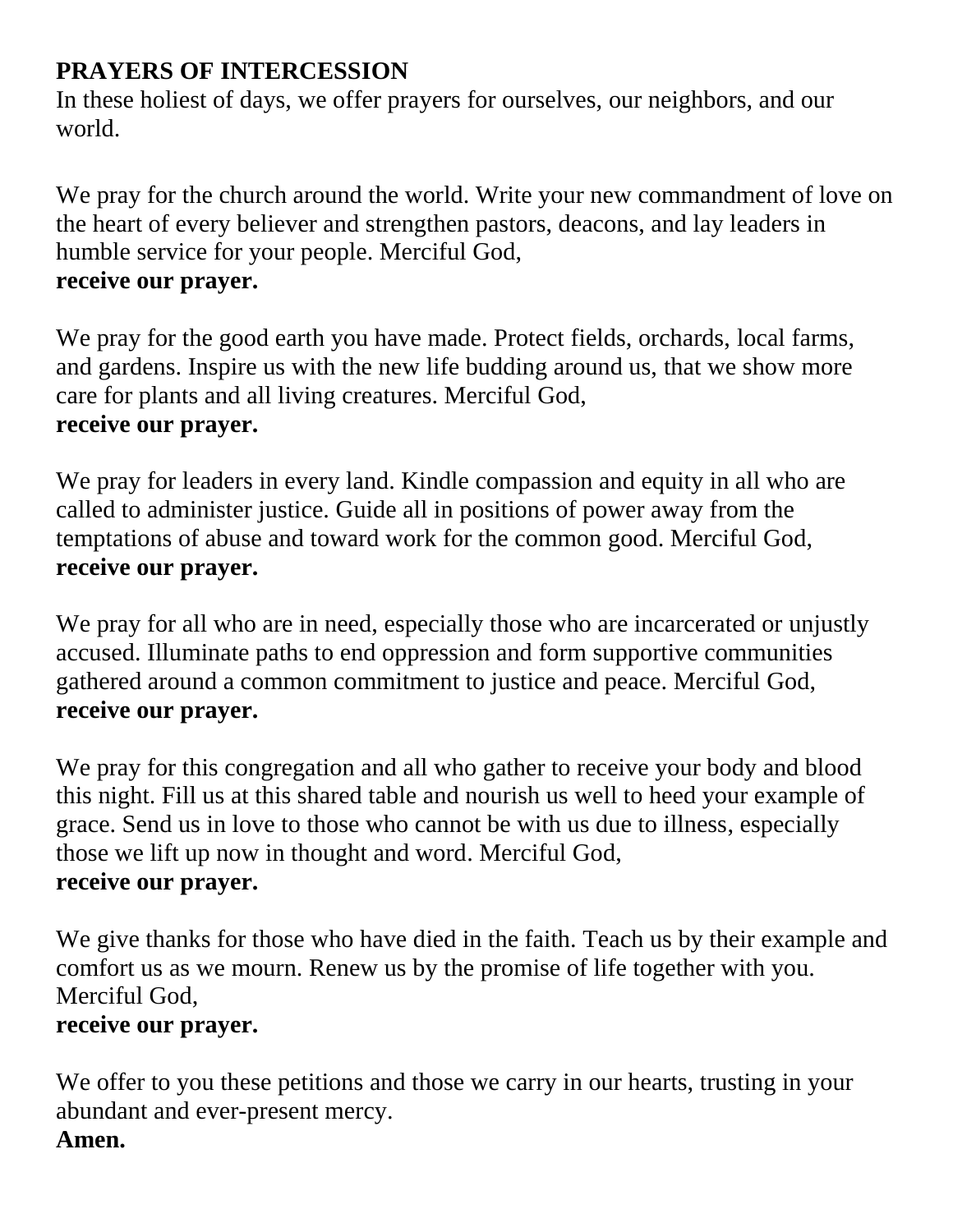## **THE PEACE** The peace of the Lord be with you always. **And also with you.**

### **OFFERTORY**



Music: Richard W. Hillert, b. 1923 Music © 1978 Lutheran Book of Worship, admin. Augsburg Fortress.

Duplication in any form prohibited without permission or valid license from copyright administrator.

### **OFFERING PRAYER**

#### Let us pray.

Extravagant God, you have blessed us with the fullness of creation. Now we gather at your feast where you offer us the true food of our salvation. Take and use what we offer here, come among us, and transform us with the body and blood of Christ, in whose name we pray. **Amen.**

## **THANKSGIVING AT THE TABLE**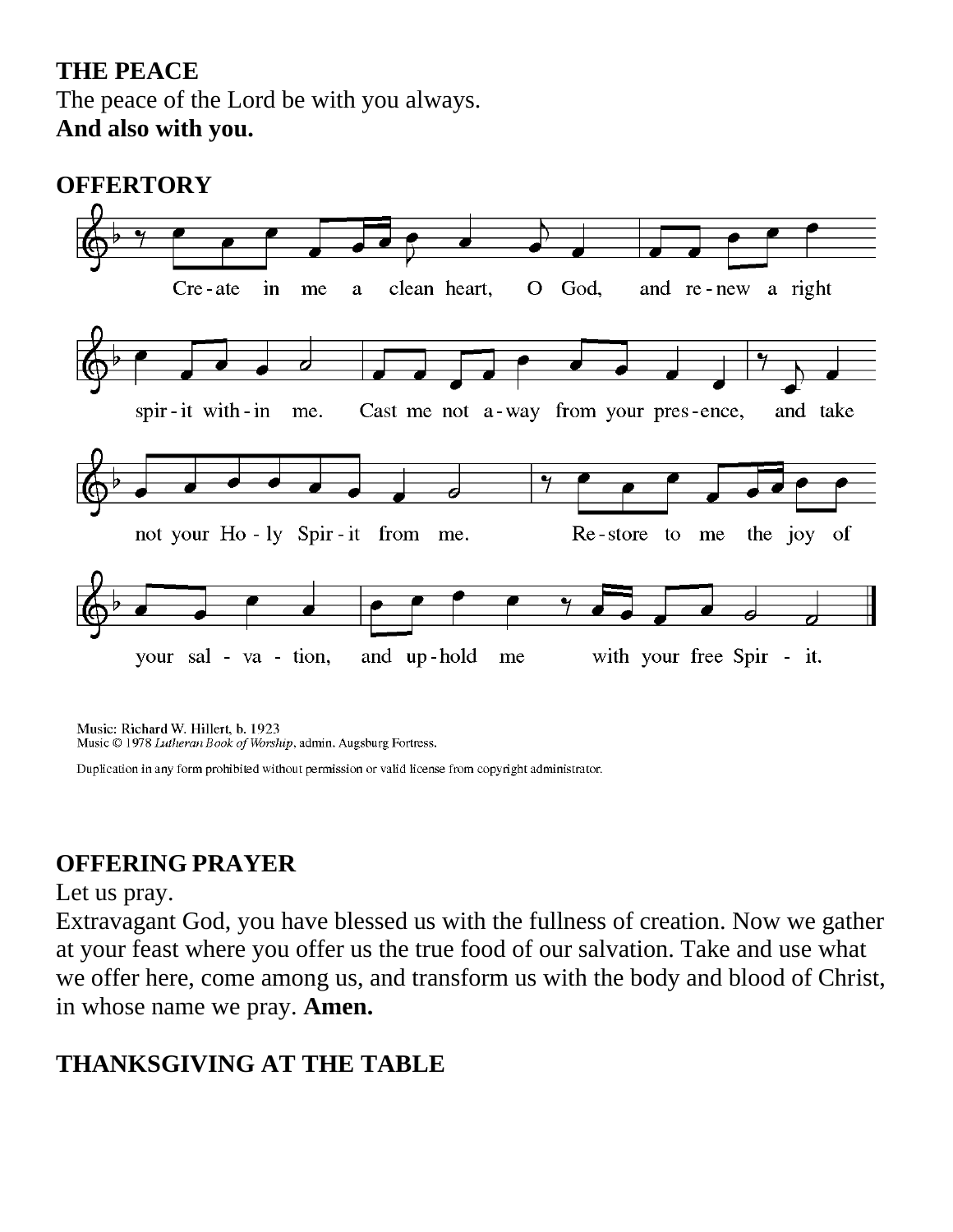



### **PREFACE**

It is indeed right, our duty and joy…and join their unending hymn:

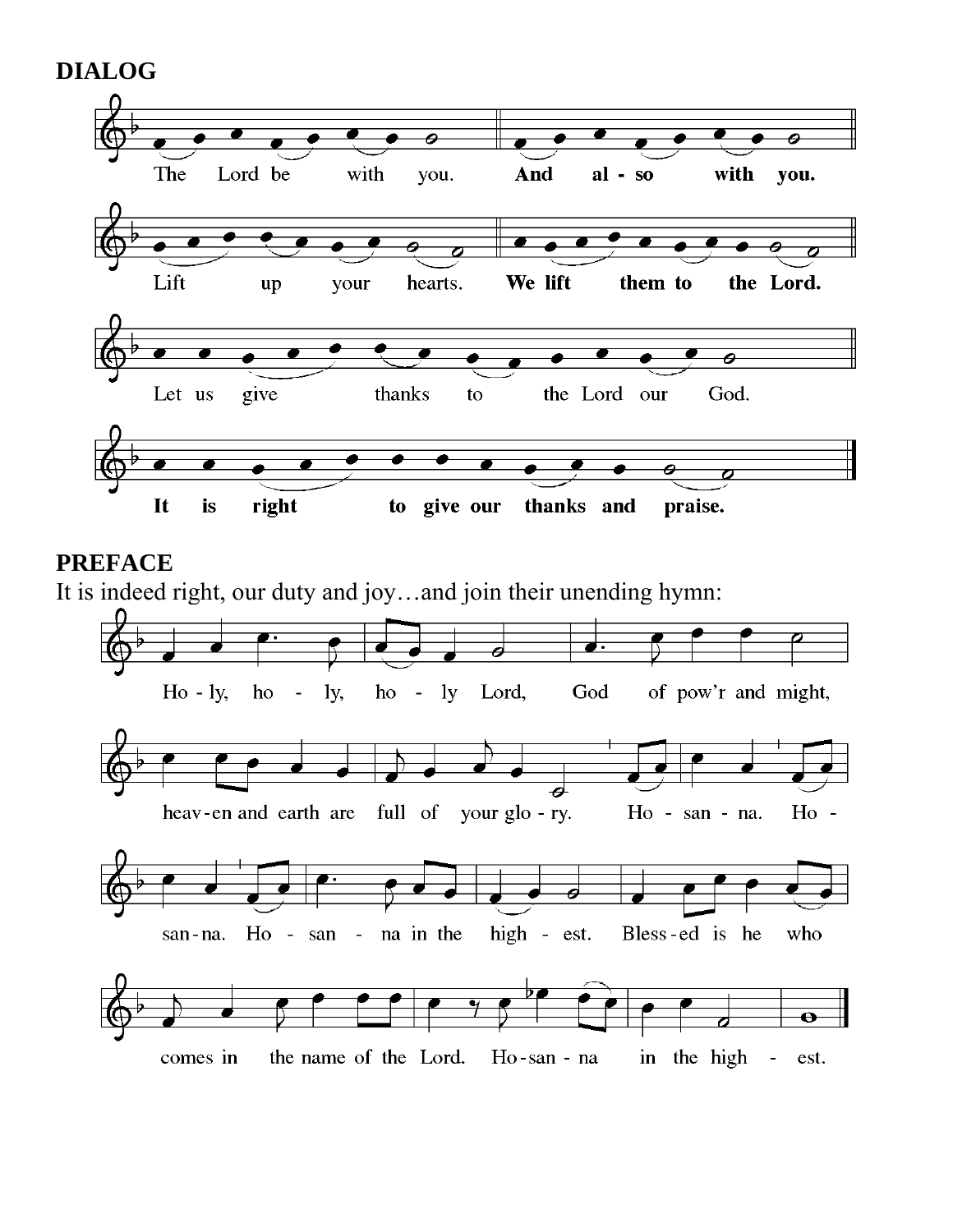**LORD'S PRAYER Our Father, who art in heaven, hallowed be thy name, thy kingdom come, thy will be done, on earth as it is in heaven. Give us this day our daily bread; and forgive us our trespasses, as we forgive those who trespass against us; and lead us not into temptation, but deliver us from evil. For thine is the kingdom, and the power, and the glory, forever and ever. Amen.**

### **INVITATION TO COMMUNION**

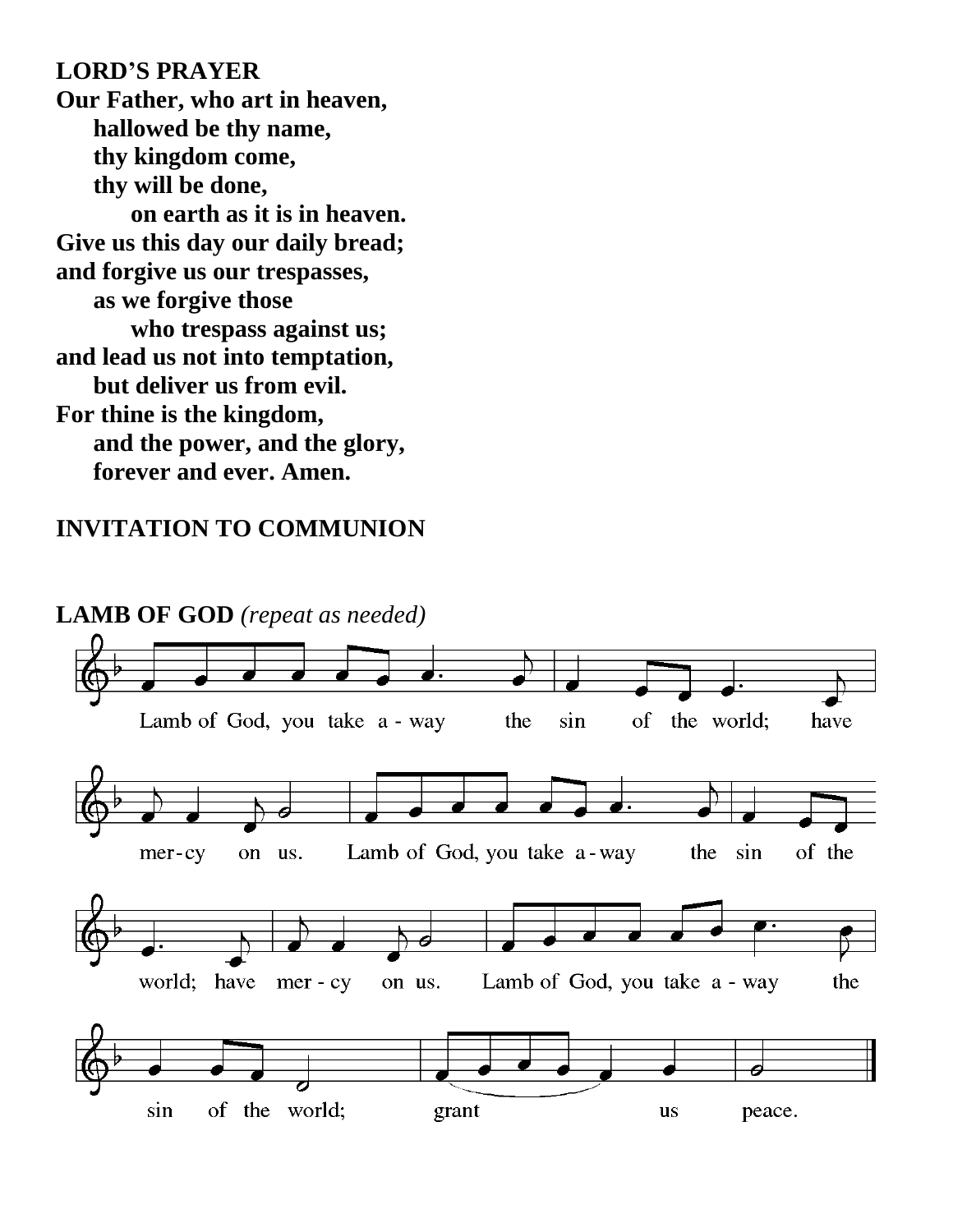### **PRAYER AFTER COMMUNION**

Merciful God, you have fed and renewed us in your holy meal.

Send us into the world you love.

Through our fasting and devotion, draw us to you and to our neighbors,

that we may break bonds of injustice, feed the hungry, and set the oppressed free. In Jesus' name we pray. **Amen.**

# **STRIPPING OF THE ALTAR**

*The service concludes with the stripping of the altar. The stripping away of all vessels, linens, paraments, banners, and books leaves us nothing to distract us from the cross.*

## **PSALM 22**

<sup>1</sup>My God, my God, why have you forsaken me? Why are you so far from helping me, from the words of my groaning?  $20 \text{ my God}$ , I cry by day, but you do not answer; and by night, but find no rest.  $3$ Yet you are holy, enthroned on the praises of Israel. <sup>4</sup>In you our ancestors trusted; they trusted, and you delivered them. <sup>5</sup>To you they cried, and were saved; in you they trusted, and were not put to shame. <sup>6</sup>But I am a worm, and not human; scorned by others, and despised by the people. <sup>7</sup>All who see me mock at me; they make mouths at me, they shake their heads; <sup>8</sup>"Commit your cause to the LORD; let him deliver let him rescue the one in whom he delights!"  $\rm{PY}$ et it was you who took me from the womb; you kept me safe on my mother's breast.  $10$ On you I was cast from my birth, and since my mother bore me you have been my God.  $11$ Do not be far from me, for trouble is near and there is no one to help. <sup>12</sup>Many bulls encircle me, strong bulls of Bashan surround me; <sup>13</sup> they open wide their mouths at me,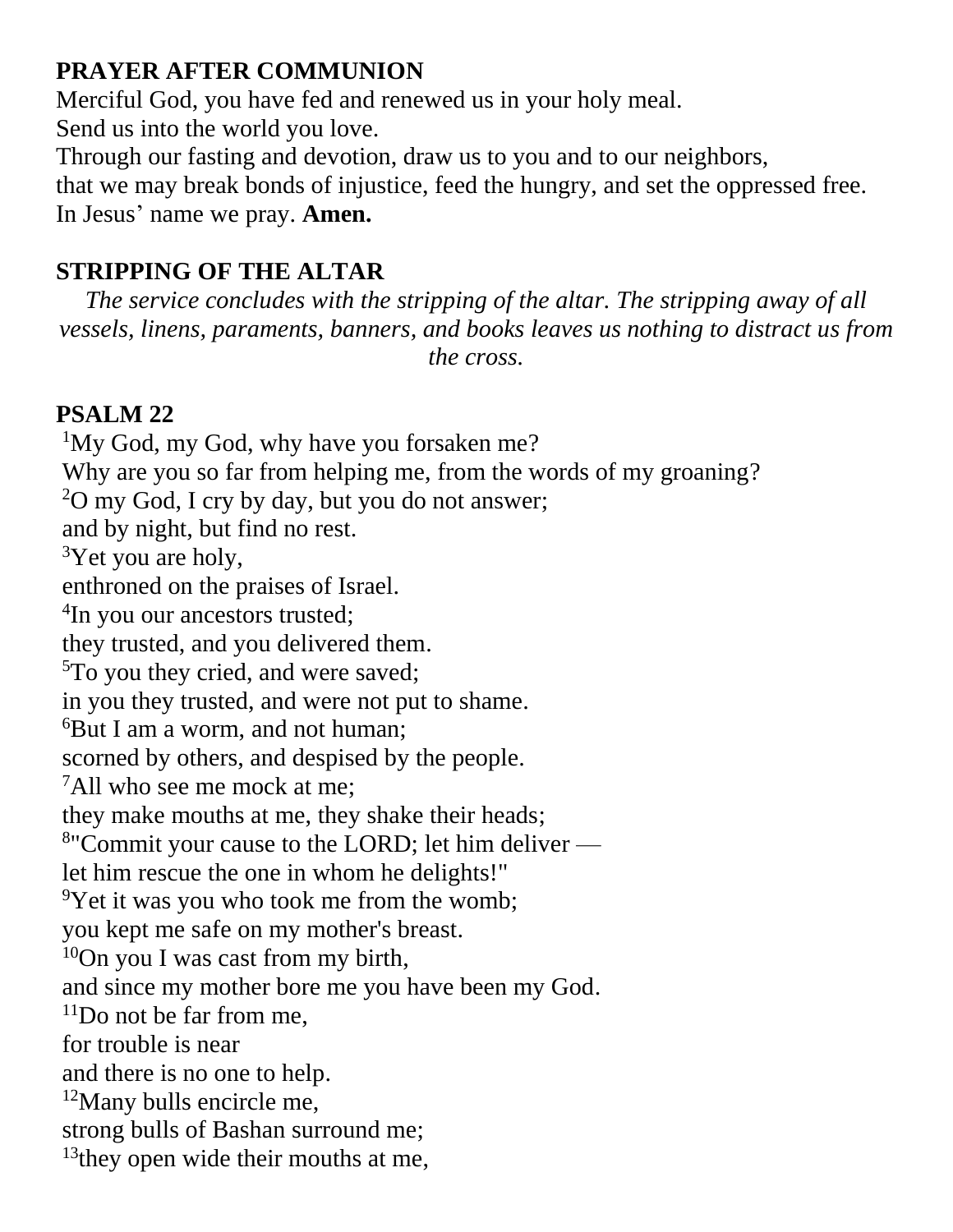like a ravening and roaring lion. <sup>14</sup>I am poured out like water, and all my bones are out of joint; my heart is like wax; it is melted within my breast; <sup>15</sup>my mouth is dried up like a potsherd, and my tongue sticks to my jaws; you lay me in the dust of death. <sup>16</sup>For dogs are all around me; a company of evildoers encircles me. My hands and feet have shriveled; <sup>17</sup>I can count all my bones. They stare and gloat over me; <sup>18</sup> they divide my clothes among themselves, and for my clothing they cast lots. <sup>19</sup>But you, O LORD, do not be far away! O my help, come quickly to my aid!  $20$ Deliver my soul from the sword, my life from the power of the dog!  $21$ Save me from the mouth of the lion! From the horns of the wild oxen you have rescued me.  $^{22}$ I will tell of your name to my brothers and sisters in the midst of the congregation I will praise you:  $23$ You who fear the LORD, praise him! All you offspring of Jacob, glorify him; stand in awe of him, all you offspring of Israel! <sup>24</sup>For he did not despise or abhor the affliction of the afflicted; he did not hide his face from me, but heard when I cried to him.  $^{25}$ From you comes my praise in the great congregation; my vows I will pay before those who fear him.  $26$ The poor shall eat and be satisfied; those who seek him shall praise the LORD. May your hearts live forever!  $^{27}$ All the ends of the earth shall remember and turn to the LORD; and all the families of the nations shall worship before him.